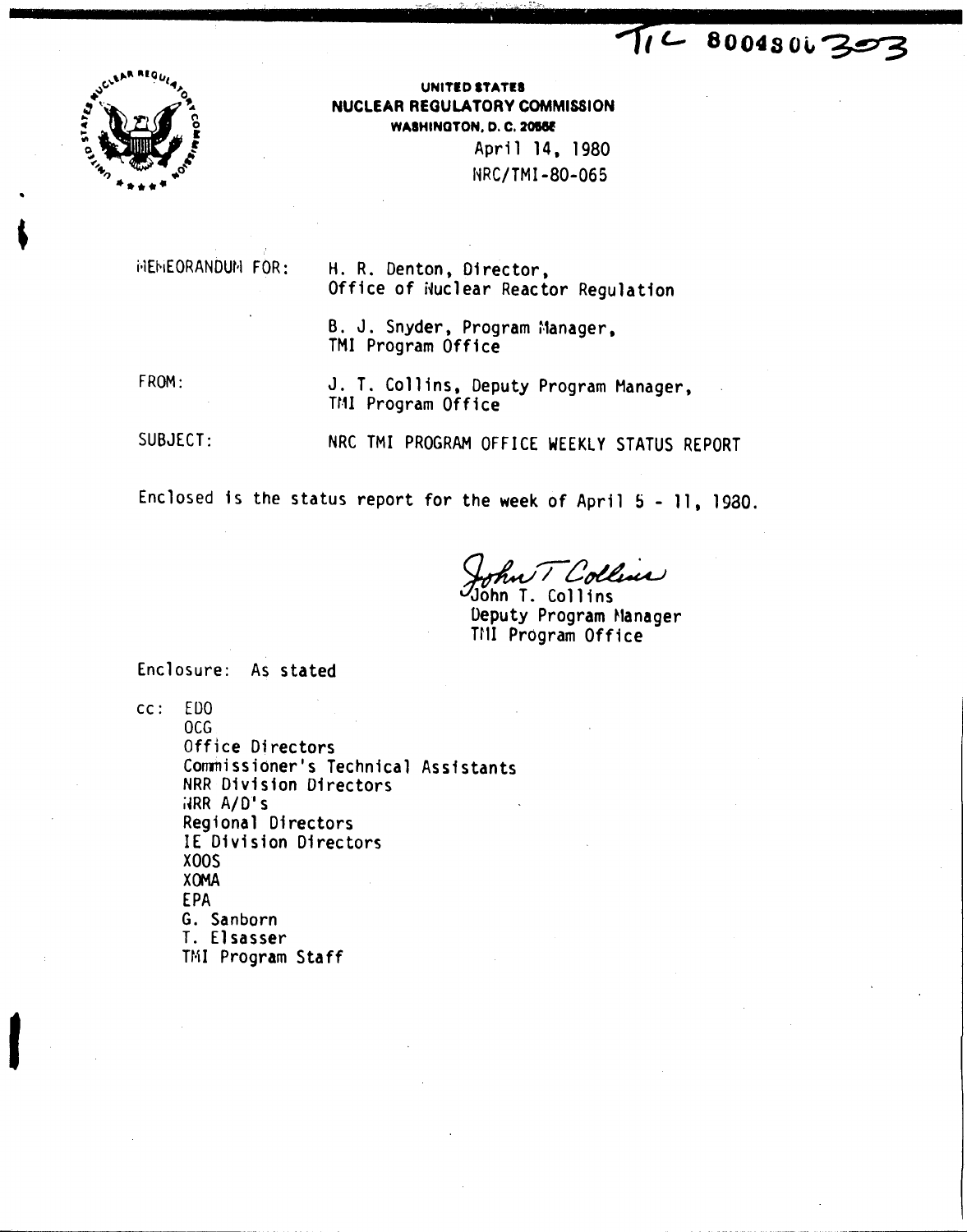## NRC TMI WEEKLY STATUS REPORT

Week of: April 5 - 11, 1980

Plant Status

Core Cooling Mode: Cyclic natural circulation in the "A" reactor coolant system (RCS) loop via the "A" once through steam generator (OTSG), steaming to the main condenser, and RCS loop-A and B cyclic natural circulation to reactor building ambient.

Available Core Cooling Modes: OTSG "B" to the main condenser; long term cool ing "B" (OTSG-B). decay heat removal.

RCS Pressune Control Mode: Standby Pressure Control (SPC) System.

Backup Pressure Control Mode: Makeup system in conjunction with letdown flow (Emergency use only due to RCP seal injection isolated due to suspected leaks in system).

Major Parameters<sup>!</sup> (As of 0400, April 11, 1980) (approximate values) Average Incore Thermocouples: 138°F Maximum Incore Thermocouple: 192°F

Res Loop Temperatures:

| Hot Leg      | 146°F | 149°F          |
|--------------|-------|----------------|
| Cold Leg (1) | 108°F | $103^{\circ}F$ |
| (2)          | 119°F | 106°F          |

NOTE: Relatively low average incore temperature due to A loop flow period ("burp") in progress. B loop recovering from "burp".

RCS Pressure: 296 psig (Heise)

Pressurizer<sup>|</sup>Temperature: 342°F (Saturation Pressure 106 psig)

Reactor Building: Pressure: Water level: Elevation 290.6 ft. (8.1 ft. from floor) via Temperature: 80°F -.5 psig (Heise) decay heat system Elevation 290.1 ft. via penetration 401 manometer

Environmental & Effluent Information

1. Liquid:effluents from TMI-1 released to the Susquehanna River, after processing, were within the limits specified in Technical Specifications.

2. 'I No liquid effluents were discharged from TMI-2.

3. Results from EPA monitoring of the environment around the TMI site were: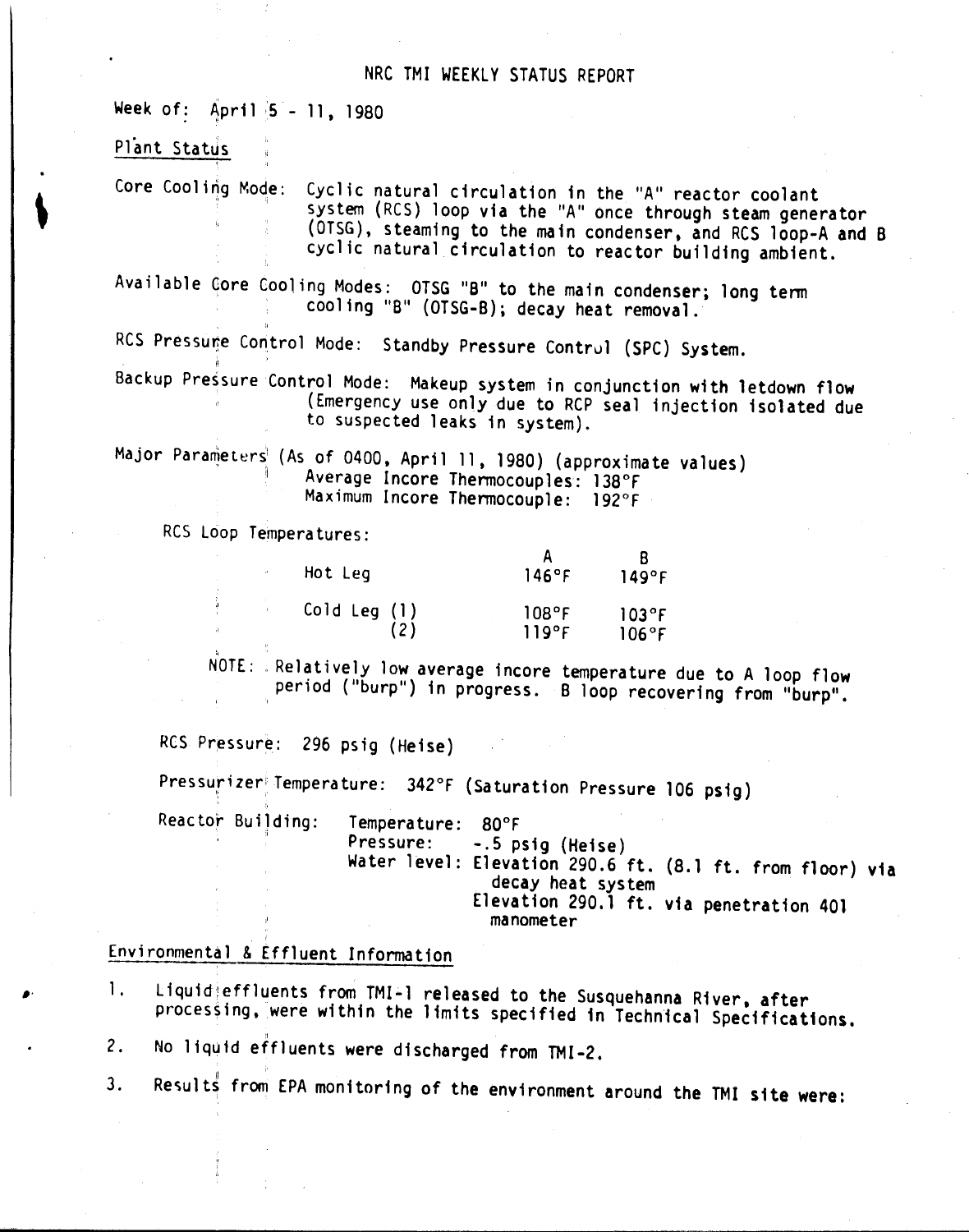- EPA environmental stations registered background levels for air and water samples.
- Gas ain samples (Kr-85) results (due to computer computation problems) are not as yet available - will be included in next weeks report.
- Instantaneous direct radiation readings showed no levels above background.
- 4. Radwaste shipments off site were as follows:

On Tuesday, April 8, 1980, a Unit II reactor water sample was sent to B&W facility, Lynchburg, Virginia for chemical and radiochemical analyses.

## Major Activities (Past and Present)

i;

I. Uiscussion continues on the plans for depressurization of the reactor coolant system (RCS) to support mini-decay heat system (MDHR) operations. The decontamination effort of the seal injection room slowed with the change in plans not to use the letdown/makeup system for depressurization.

Alternative methods and associated precautions are under review by the licensee and NRC staff. Initial depressurization to 195 psig is planned for next week with a subsequent RCS sample and analysis to  $f$ ollow $\cdot$ <sup>i</sup>

- 2. The EPICOR II system was started on April 7, 1980, processing the reactor coolant bleed tank (B) after an extensive outage for several modifications. As of April 13, 1980, the EPICOR II systems has processed approximately 182,000 qallons of contaminated water in the auxiliary building. There remains approximately 240,000 gallons yet to be processed.
- 3. Plans were finalized for the ground water monitoring program to determine the source of activity in certain wells. These plans include: the drilling of additional wells and subsequent samples retrieved in areas closer to the reactor building; further review of existing isotopic data to assure accurate results; the establishment of a periodic well sample frequency that will be indicative of trends in activity diffusion.
- 4. On Thursday, April 10, 1980, an emergency drill was conducted and was observed by the NRC staff with support from Region I. Recurrent discrepancies were noted from previous drills. Many of these problems require long lead time for correction in terms of new emergency plan development. acquisition of material and training of all responsible personnel (new and old) in the new plan and in the use of this equipment.

### Future Evolution

- 1. Pending resolution of NRC staff concerns the licensee intends to depressurize the RCS to approximately 100 psig.
- 2. Pending approval by the NRC staff the licensee plans to enter the Unit 2 reactor building for initial visual and radiological surveillance on Tuesday, April 15, 1980. This continues to be reviewed by the NRC staff.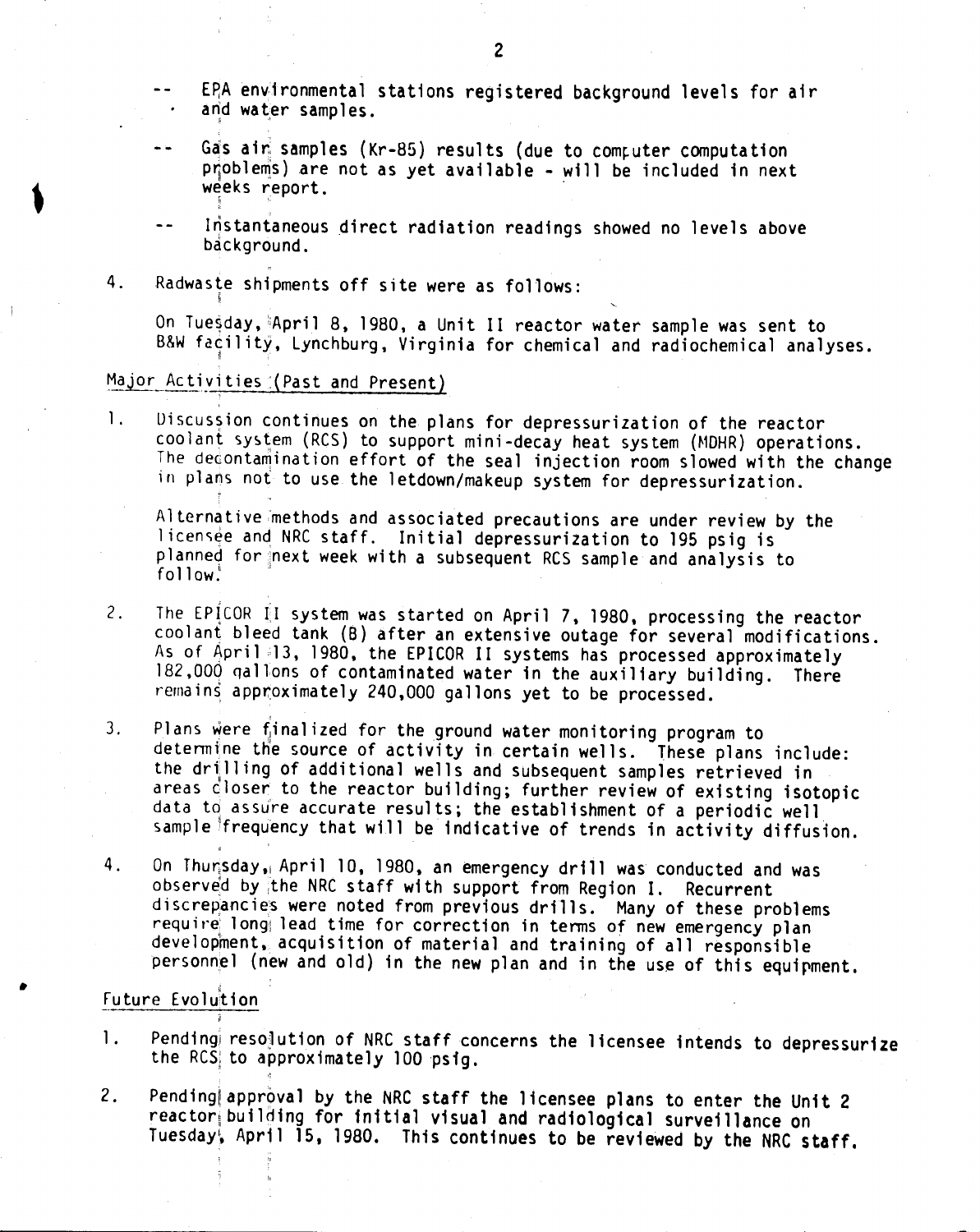# Meetings Held With Public Officials and Interested Groups .

- 1: On Wedhesday, April 9, 1980, H. Denton and M. Bills, EPA, met with the Cumberland County Commissioners and various local officials of Cumber<sub>l</sub>land County. The meeting resulted in a resolution signed by 19 public officials from Cumberland County supportive of NRC staff recommendations to vent Kr-85 from the TMI Unit 2 reactor building.
- 2. On Wednesday, April 9, 1980, H. Denton, T. Elsasser and M. Bills, EPA, held a dinner meeting with the Mayor of Lancaster in Lancaster, PA.
- 3. On Thursday, April 10, 1980, H. Denton, J. Collins, W. Kreger, J. Klein, T. tlsasser and M. Bills, EPA, met with the Dauphin County Commissioners.
- 4. On Thursday, April 10, 1980, J. Collins addressed the Pennsylvania School! Counselor's Association at the Hershey School, Hershey, PA. J. Collins also appeared on a television show sponsored by WITF to discus's the clean up operations at TMI.
- 5. On Thursday, April 10, 1980, H. Denton, T. Elsasser and M. Bills, EPA, met with the Mayor of Harrisburg to discuss the clean up operations at TMI.
- 6. On Thursday, April 10, 1980, H. Denton and T. Elsasser met with the Mayor of Lebanon to discuss the clean up operations at TMI.
- 7. On Friday, April 11, 1980, Chairman Ahearne, H. Denton, J. Collins, B. Snyder, and T. Elsasser attended a meeting in Harrisburg with the Capitol Forward Group to discuss clean up operations.
- 8. On Friday, April 11, 1980, J. Collins, T. Elsasser, and M. Bills, EPA, met with officials from Lebanon County, the City of Lebanon, and the Chamber of Conmerce.

#### Future Meetings

;<br>,

,

- 1. On Tuesday, April 15, 1980, J. Collins, T. Elsasser, and M. Bills, EPA, will meet in Camp Hill with officials from the following local communities: Newberry Township, Lewisberry, Goldsboro, Fairview Township, New Cumberland, and Camp Hill.
- 2. On Tuesday, April 15, 1980, J. Collins and B. Snyder will meet with representatives of the Union of Concerned Scientist and representatives from Met-Ed to discuss the alternatives for decontaminating the TMI-2 reactor building.
- 3. On Wedriesday, April 16, 1980, J. Collins, T. Elsasser, and M. Bills, EPA, will meet in Middletown with officials from the following local communities: Londonderry Township, Royalton, Middletown, Highspire, Steelton, Lower Swatara Township, Swatara Township, and Derry Township.